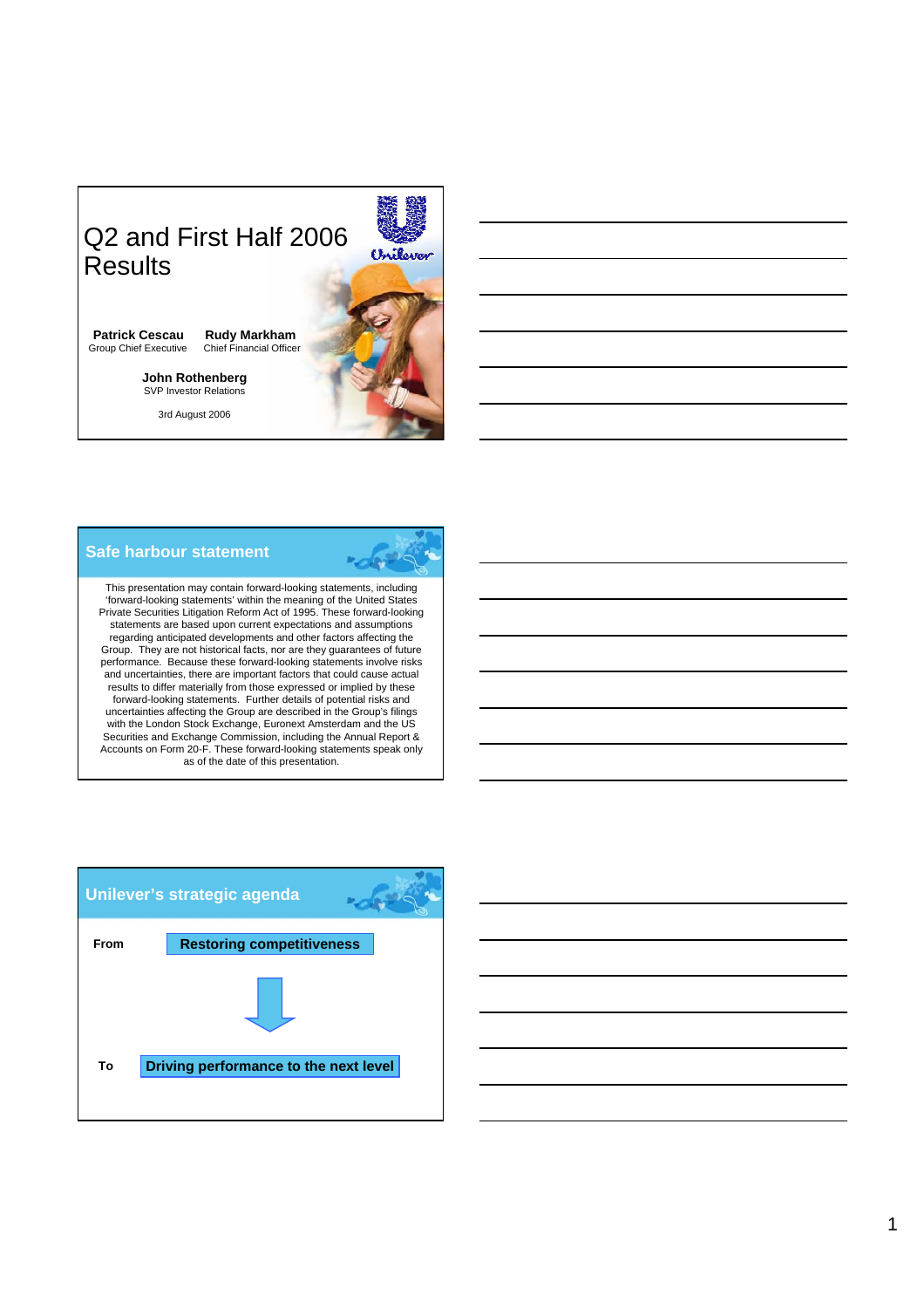



### **Personal Care - High quality innovation Dove Summer Glow** "dei

Fuelling growth of the Dove brand in North America, Europe and Australasia Driving growth of the Hand and Body market

Dove

*A light moisturising body lotion, with a unique combination of special Dove moisturisers and a hint of self tan*



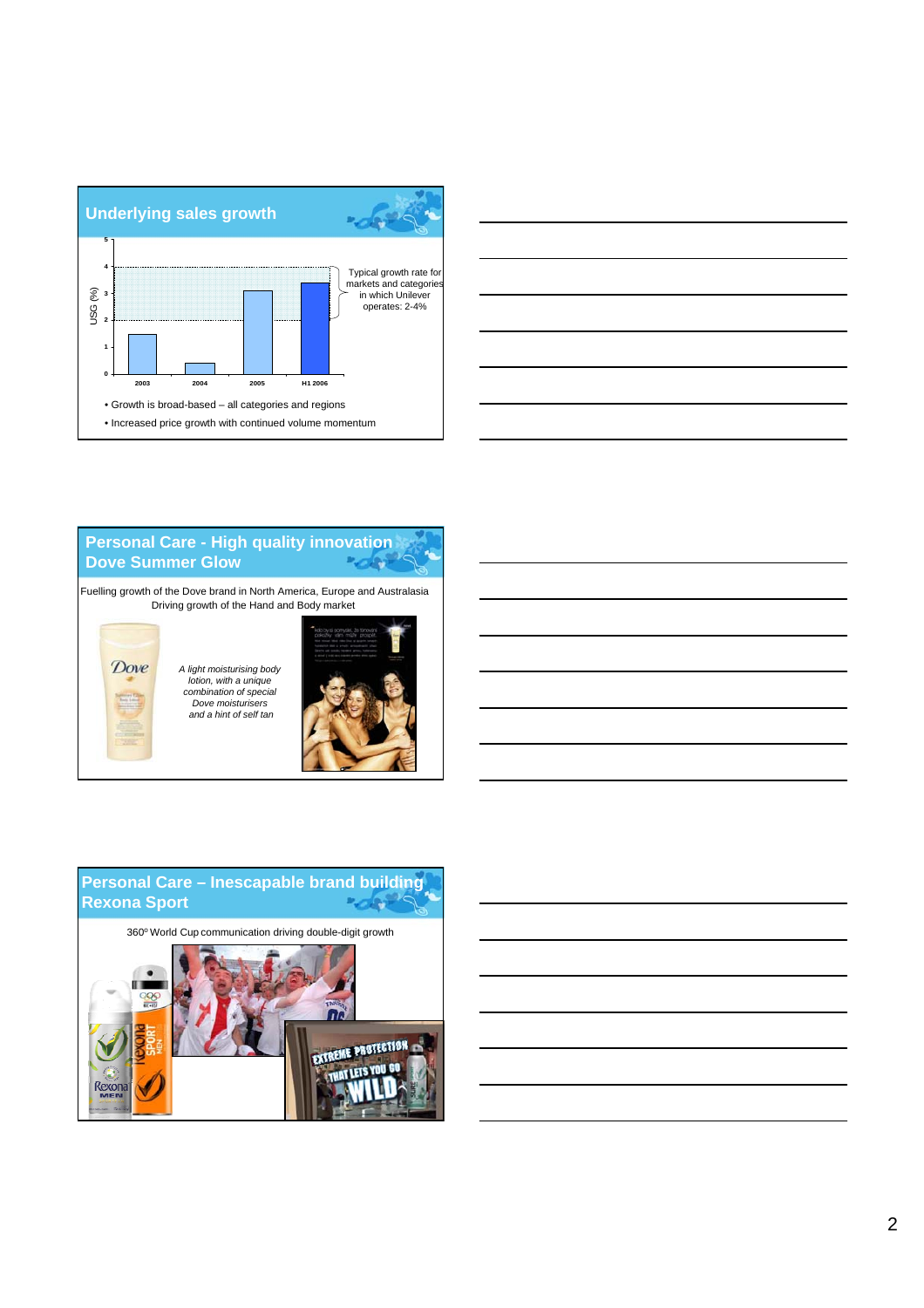

| the contract of the contract of the contract of the contract of the contract of |  |  |
|---------------------------------------------------------------------------------|--|--|
|                                                                                 |  |  |
|                                                                                 |  |  |
|                                                                                 |  |  |
|                                                                                 |  |  |
|                                                                                 |  |  |
|                                                                                 |  |  |
|                                                                                 |  |  |
|                                                                                 |  |  |
|                                                                                 |  |  |
|                                                                                 |  |  |
|                                                                                 |  |  |
|                                                                                 |  |  |





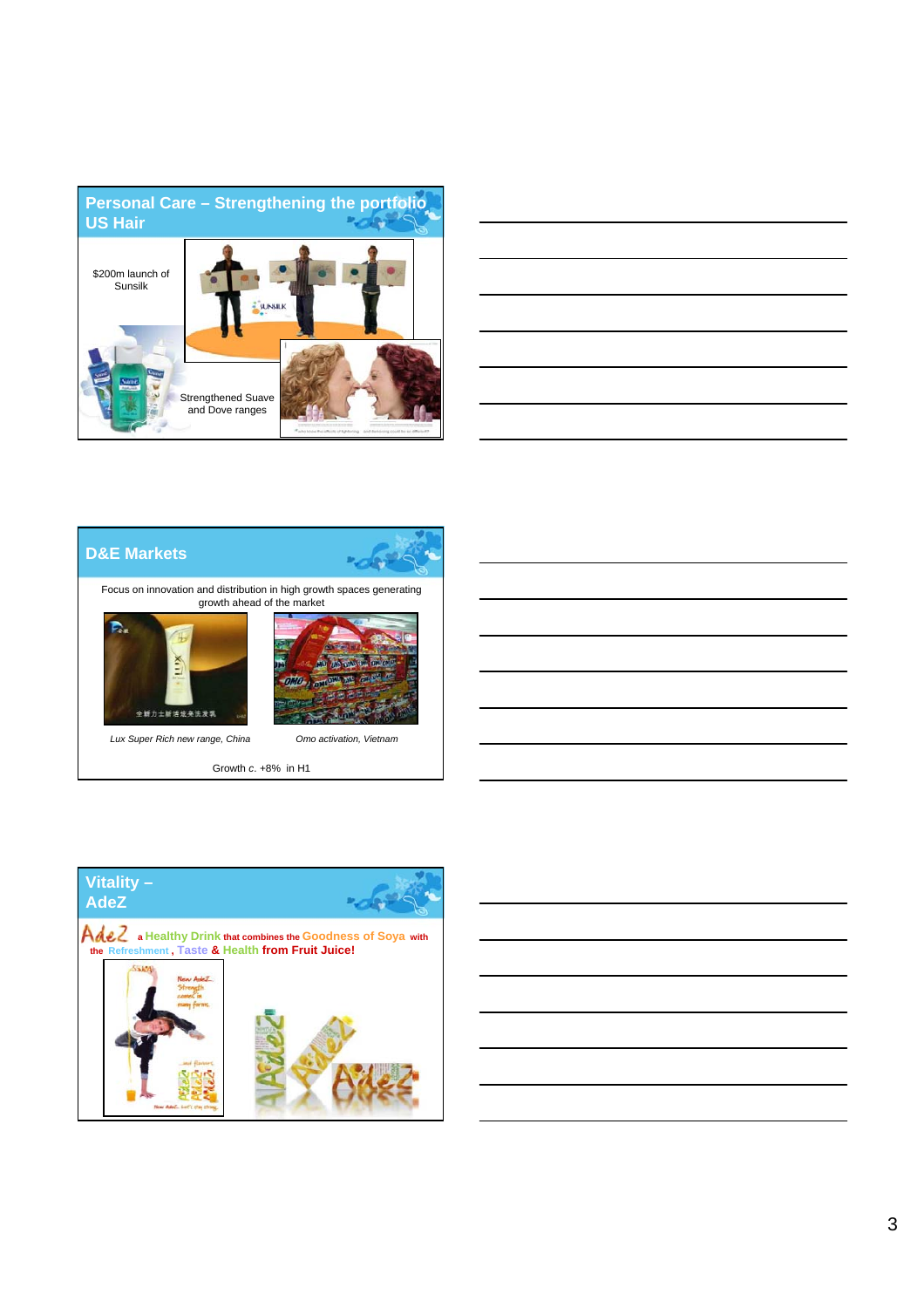









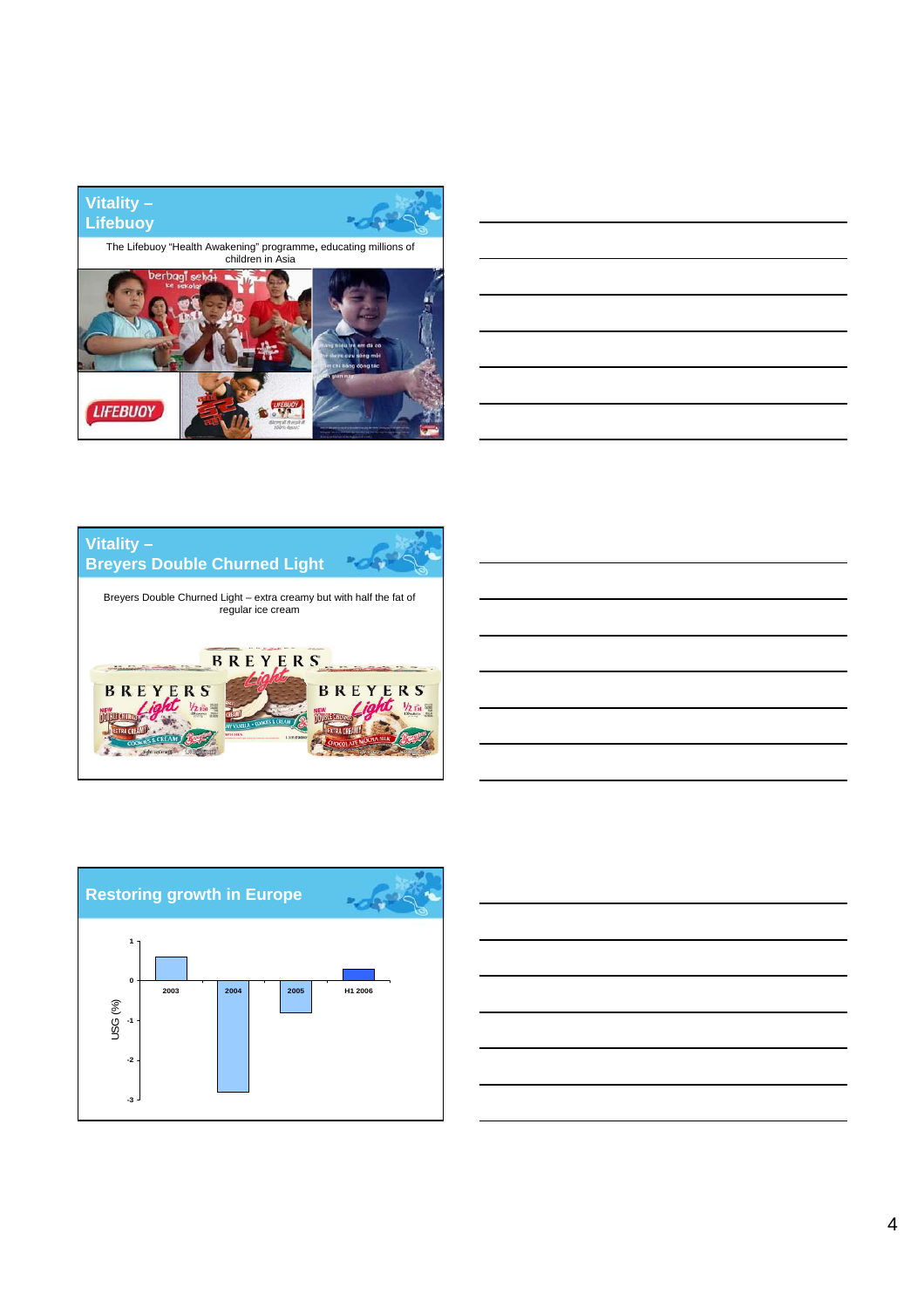



| <b>Operating margin Q2 and H1</b>                         |           |        |  |
|-----------------------------------------------------------|-----------|--------|--|
|                                                           | Q2        | H1     |  |
| <b>Operating Margin</b>                                   | 14.0%     | 14.4%  |  |
| Year-on-year change                                       |           |        |  |
| <b>Operating Margin</b>                                   | 2.0%      | 1.0%   |  |
| Change before restructuring,<br>disposals and impairments | $(1.0)\%$ | (0.6)% |  |
| <b>Key drivers</b>                                        |           |        |  |
| A&P                                                       | (0.6)%    | (0.5)% |  |
| Savings                                                   | 2.2%      | 2.0%   |  |
| Cost/price/mix                                            | $(2.1)\%$ | (1.8)% |  |
| Property sale in 2005                                     | (0.5)%    | (0.3)% |  |

| ,我们也不会有什么?""我们的人,我们也不会有什么?""我们的人,我们也不会有什么?""我们的人,我们也不会有什么?""我们的人,我们也不会有什么?""我们的人                                      |  |  |
|-----------------------------------------------------------------------------------------------------------------------|--|--|
| <u> 1989 - Johann Stoff, amerikansk politiker (d. 1989)</u>                                                           |  |  |
| <u> 1989 - Andrea Andrew Maria (h. 1989).</u>                                                                         |  |  |
| <u> 1989 - Johann Stoff, deutscher Stoff, der Stoff, der Stoff, der Stoff, der Stoff, der Stoff, der Stoff, der S</u> |  |  |
| <u> 1989 - Johann Barn, mars ann an t-Amhainn an t-Amhainn an t-Amhainn an t-Amhainn an t-Amhainn an t-Amhainn an</u> |  |  |
| <u> 1989 - Andrea Andrew Maria (h. 1989).</u>                                                                         |  |  |
|                                                                                                                       |  |  |

# **Drivers of full year operating margin**

2006 outlook: operating margin greater than 13.4%

- Increased pricing
- Accelerated savings programmes
- Softer operating margin comparator in Q4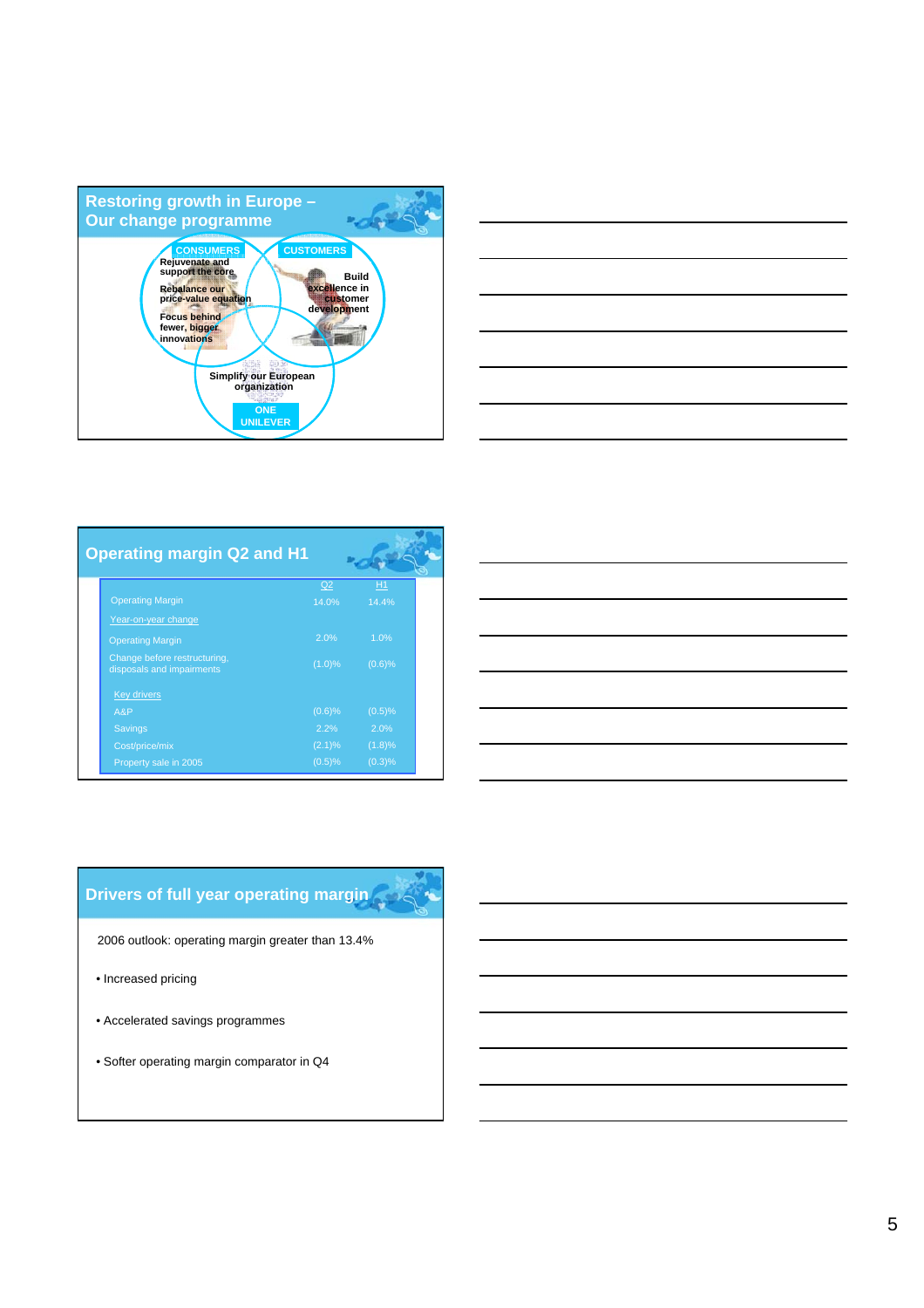# **H1 earnings and cash**



- Higher net profit from joint ventures – notably Pepsi-Lipton partnership
- Lower financing costs
	- lower net debt – reduced pension financing costs
- Tax rate 25%
- Net cash flow from operating activities €1.5bn
- Net debt €10.3bn, €1.2bn lower than a year ago

# **Restored competitiveness**



- Business growth for six consecutive quarters
- Strong growth in priority areas
- European business returned to growth
- Organisational changes enabling growth
	- leveraging of local roots and global scale
	- faster roll-outs
	- greater focus on innovation
	- improvement in core capabilities